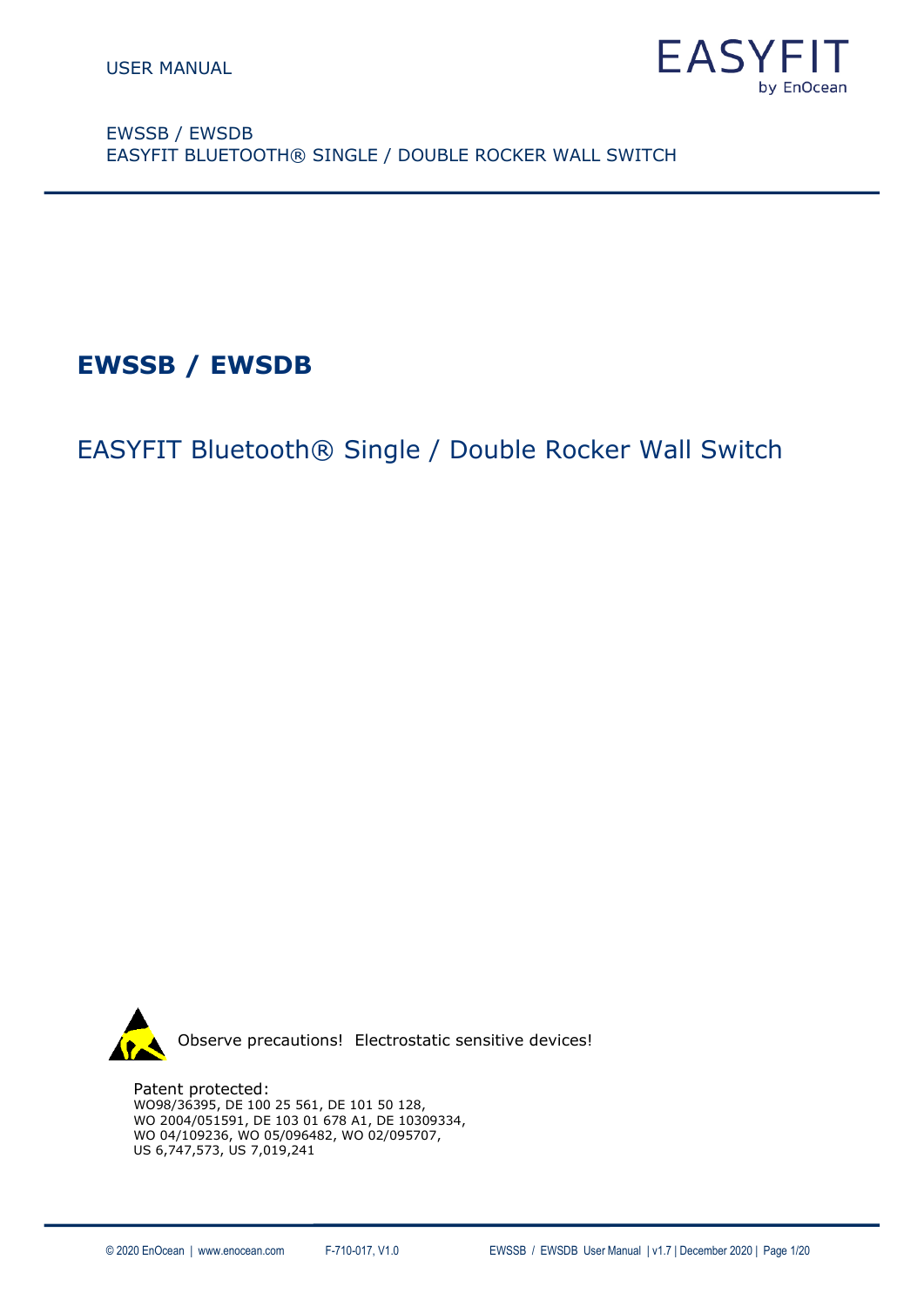

#### **REVISION HISTORY**

The following major modifications and improvements have been made to this document:

| Version |            | Author Reviewer | Date       | <b>Major Changes</b>                                  |
|---------|------------|-----------------|------------|-------------------------------------------------------|
| 1.0     | <b>MKA</b> | <b>MKA</b>      | 22.02.2017 | <b>Initial Release</b>                                |
| 1.1     | <b>MKA</b> | <b>MKA</b>      | 30.03.2017 | Added step by step payload parsing example            |
| 1.2     | <b>MKA</b> | <b>MKA</b>      | 30.06.2017 | Added product label information                       |
| 1.3     | <b>MKA</b> | <b>MKA</b>      | 09.01.2018 | Added Australia approval                              |
| 1.4     | <b>MKA</b> | <b>MKA</b>      | 30.05.2018 | PTM 215B DB-05 update                                 |
| 1.5     | <b>MKA</b> | <b>MKA</b>      | 20.12.2018 | Separated EWSxB and PTM 215B product<br>documentation |
| 1.6     | <b>MKA</b> | <b>MKA</b>      | 25.05.2019 | Added reference to PTM 215B User Manual               |
| 1.7     | <b>MKA</b> | <b>MKA</b>      | 08.12.2020 | Improved description of device label                  |

#### **Published by EnOcean GmbH, Kolpingring 18a, 82041 Oberhaching, Germany www.enocean.com, info@enocean.com, phone +49 (89) 6734 6890**

© EnOcean GmbH, All Rights Reserved

#### **Important!**

This information describes the type of component and shall not be considered as assured characteristics. No responsibility is assumed for possible omissions or inaccuracies. Circuitry and specifications are subject to change without notice. For the latest product specifications, refer to the EnOcean website: [http://www.enocean.com](http://www.enocean.com/).

As far as patents or other rights of third parties are concerned, liability is only assumed for modules, not for the described applications, processes and circuits.

EnOcean does not assume responsibility for use of modules described and limits its liability to the replacement of modules determined to be defective due to workmanship. Devices or systems containing RF components must meet the essential requirements of the local legal authorities.

The modules must not be used in any relation with equipment that supports, directly or indirectly, human health or life or with applications that can result in danger for people, animals or real value.

Components of the modules are considered and should be disposed of as hazardous waste. Local government regulations are to be observed.

#### **Disposal**

#### *Product*

Dispose of the used components at an official collection point for electronic waste or at your local dealer.

#### *Packing*

Please use the recycling operators known to you.

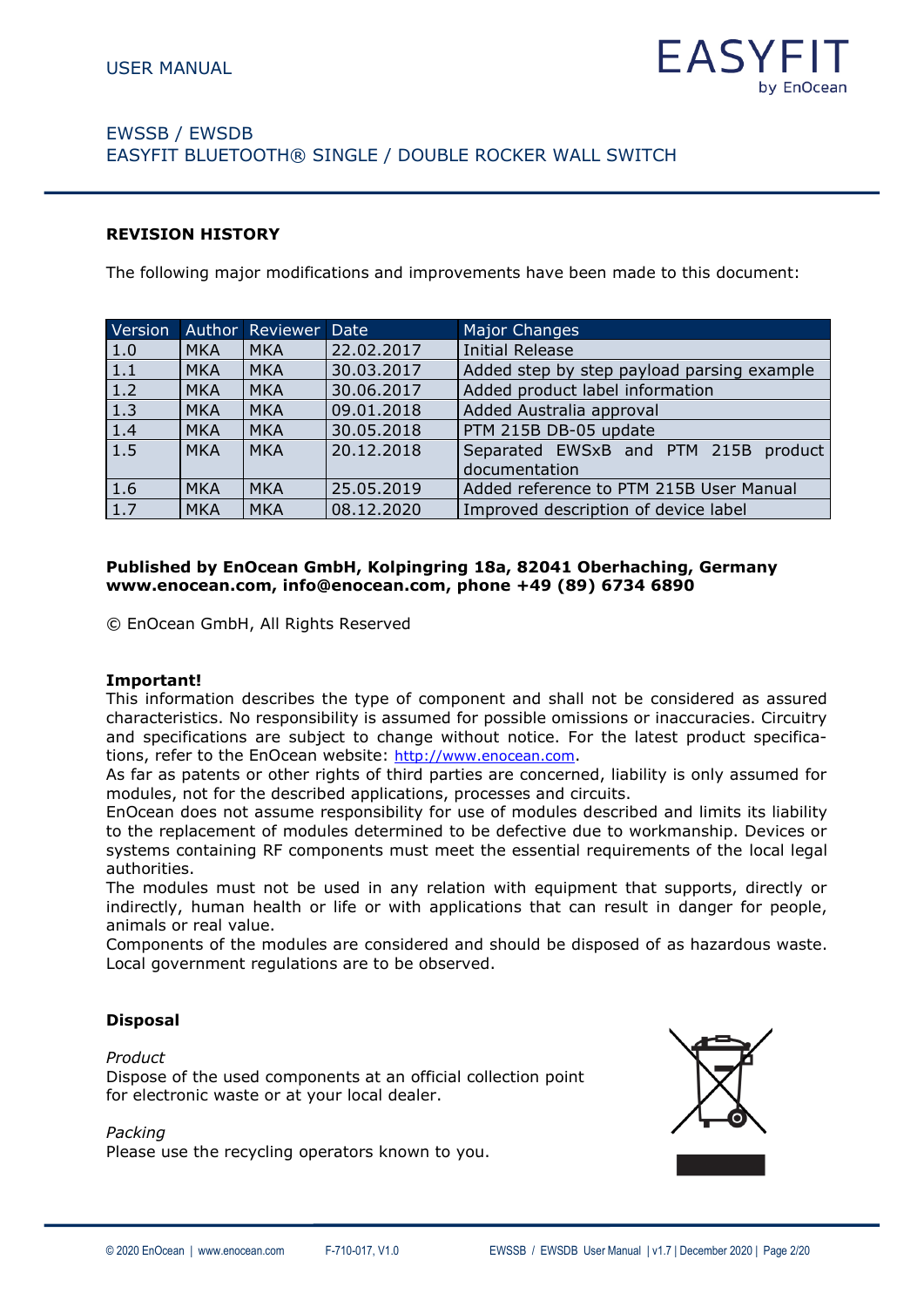

# **TABLE OF CONTENT**

| $\mathbf{1}$   |       |  |
|----------------|-------|--|
| 1.1            |       |  |
| 1.2            |       |  |
| 1.3            |       |  |
| 1.4            |       |  |
| 1.5            |       |  |
| 1.6            |       |  |
| $\overline{2}$ |       |  |
| 2.1            |       |  |
| 2.2            |       |  |
| 2.3            |       |  |
| 3              |       |  |
| 3.1            |       |  |
| 3.2            |       |  |
| $\overline{4}$ |       |  |
| 4.1            |       |  |
| 4.2            |       |  |
| 5              |       |  |
| 5.1            |       |  |
| 5.2            |       |  |
|                | 5.2.1 |  |
| 5.3            |       |  |
|                | 5.3.1 |  |
| 5.4            |       |  |
| 5.5            |       |  |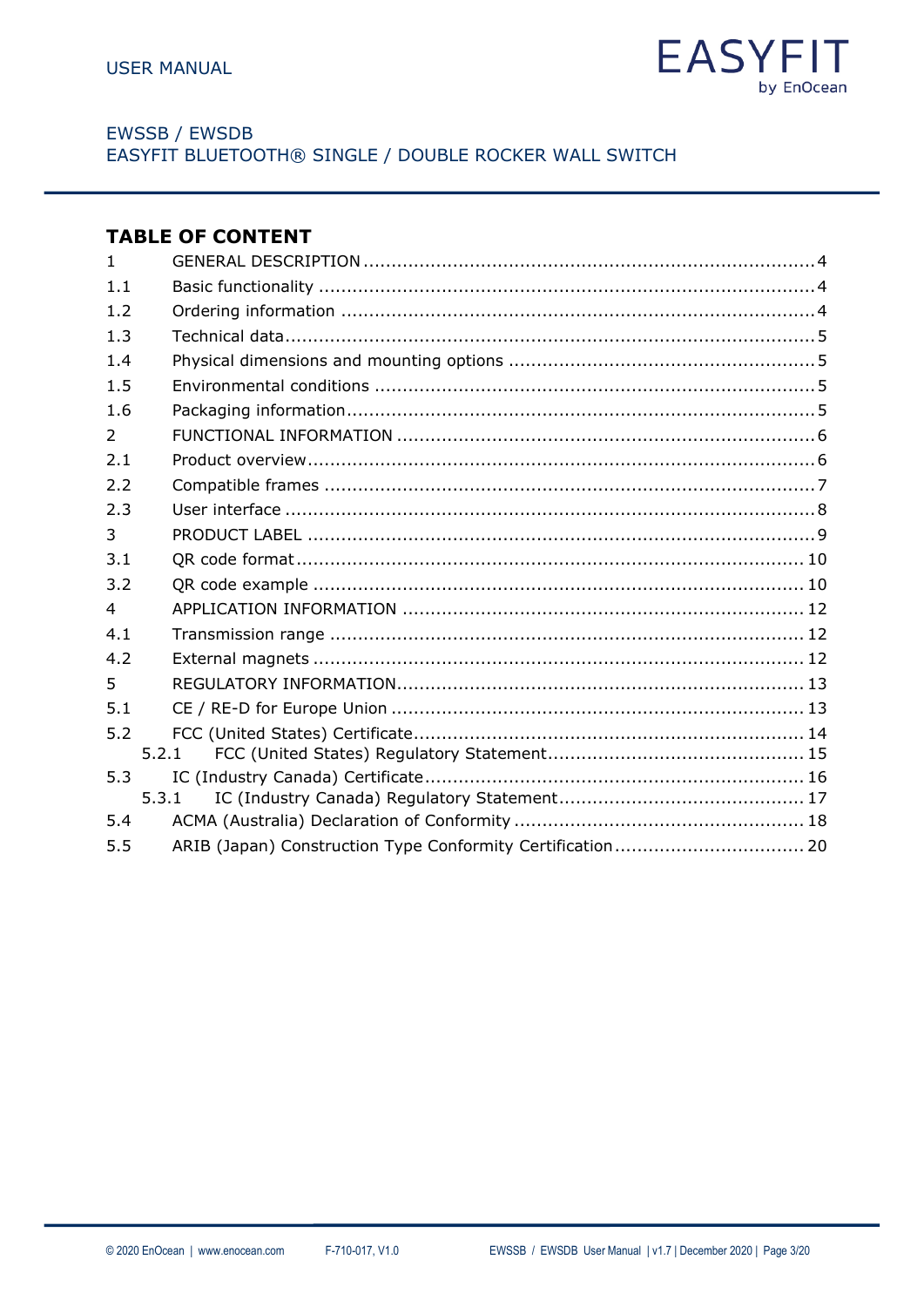

#### <span id="page-3-0"></span>**1 GENERAL DESCRIPTION**

#### <span id="page-3-1"></span>**1.1 Basic functionality**

EnOcean Easyfit Bluetooth® Single / Double Rocker Wall Switch (EWSSB / EWSDB, jointly referred to as EWSxB) are energy harvesting Bluetooth Low Energy (BLE) switches in the European 55 x 55 wall switch form factor.

EWSSB and EWSDB are based on the maintenance free, self-powered Bluetooth push button transmitter module PTM 215B. This User Manual describes of specifics of EWSSB and EWSDB finished products.

The energy harvesting BLE switch functionality of EWSSB and EWSDB products is provided by the integrated PTM 215B module. For a description of this functionality, please refer to the PTM 215B User Manual available at: [https://www.enocean.com/en/enocean-modules-](https://www.enocean.com/en/enocean-modules-24ghz-ble/details/ptm-215b/user-manual-pdf/)[24ghz-ble/details/ptm-215b/user-manual-pdf/](https://www.enocean.com/en/enocean-modules-24ghz-ble/details/ptm-215b/user-manual-pdf/)

The PTM 215B module within EWSxB contains an electro-dynamic energy transducer which is actuated by the EWSxB rocker movement. Whenever a rocker is pushed down or released, electrical energy is created and a set of Bluetooth advertising frames is transmitted by the PTM 215B radio transmitter which identifies the rocker status (pushed or released). Radio telegrams are protected with AES-128 security based on a device-unique private key.

"Long" or "Short" rocker press (the time between pushing and releasing the rocker) can be calculated by the receiver. This enables switching, dimming control or jalousie control including slat action

[Figure 1](#page-3-3) below shows the single rocker (EWSSB) and double rocker (EWSDB) product variants.



#### <span id="page-3-3"></span>**Figure 1 – EWSSB (single rocker) and EWSDB (double rocker) variants**

#### <span id="page-3-2"></span>**1.2 Ordering information**

| <b>Type</b>  | <b>Ordering Code</b> |
|--------------|----------------------|
| <b>EWSSB</b> | E8221-A270           |
| <b>EWSDB</b> | E8221-A280           |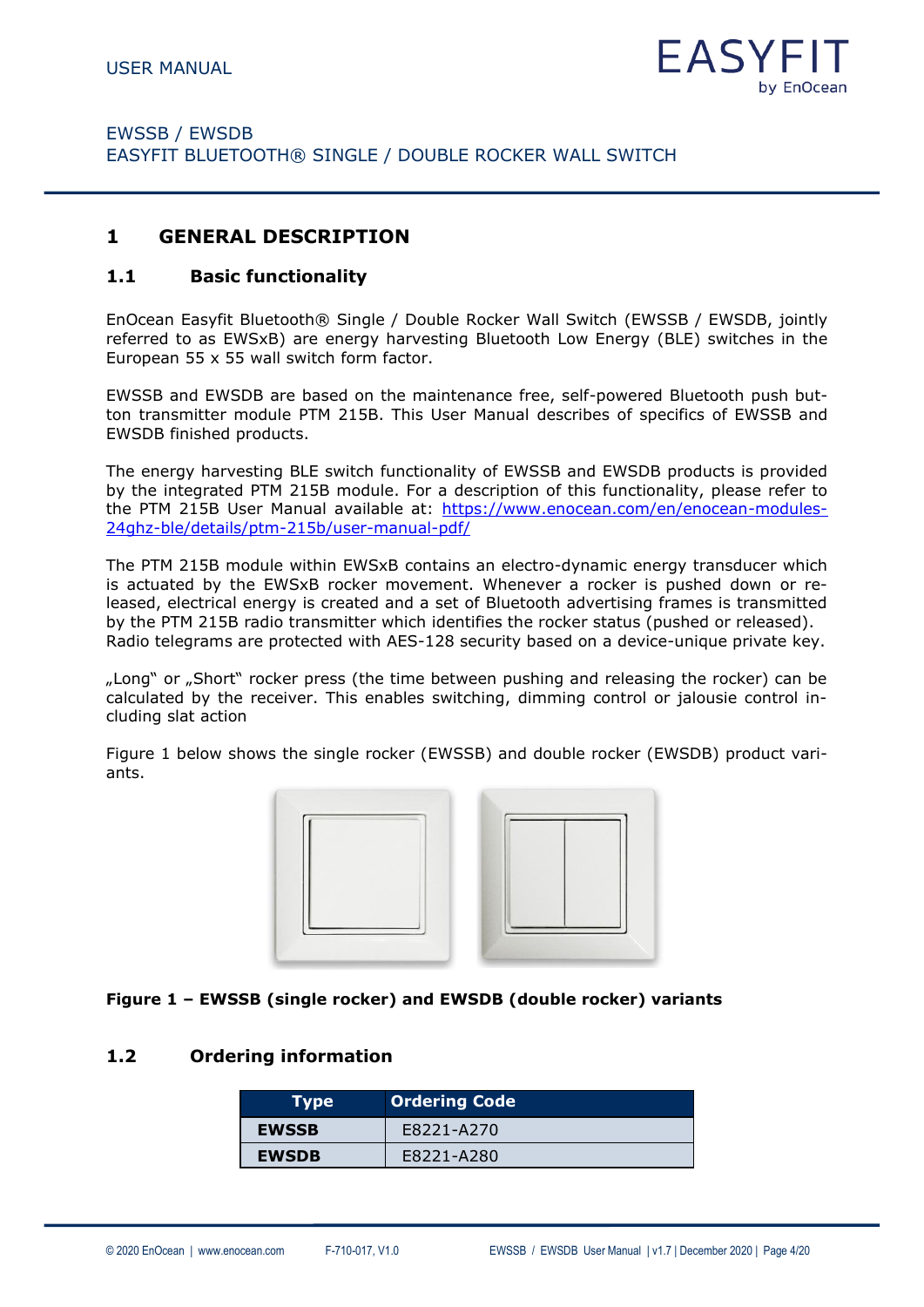

# <span id="page-4-0"></span>**1.3 Technical data**

| Antenna                                                | Integrated PCB antenna                               |
|--------------------------------------------------------|------------------------------------------------------|
| <b>Output Power</b>                                    | $0$ dBm                                              |
| <b>Communication Range (Guidance Only)</b>             | 75 m ideal line of sight / 10 m indoor environment   |
| <b>Communication Standard</b>                          | Bluetooth Low Energy (Advertising)                   |
| Radio Frequency (min / max)                            | 2402 MHz / 2480 MHz                                  |
| <b>Default Radio Channels</b>                          | BLE CH 37 / 38 / 39 (2402 MHz / 2426 MHz / 2480 MHz) |
| Advertising Events per press or release<br>(min / max) | 2/3                                                  |
| <b>Default Data Rate and Modulation</b>                | 1 Mbit/s GFSK                                        |
| <b>Configuration Interface</b>                         | NFC Forum Type 2 Tag (ISO/IEC 14443 Part 2 and 3)    |
| <b>Device Identification</b>                           | Unique 48 Bit Device ID (factory programmed)         |
| <b>Security</b>                                        | AES128 (CBC Mode) with Sequence Code                 |
| <b>Power Supply</b>                                    | Integrated Kinetic Energy Harvester                  |
| <b>Inputs</b>                                          | Single (EWSSB) or Double Rocker (EWSDB)              |
|                                                        |                                                      |

# <span id="page-4-1"></span>**1.4 Physical dimensions and mounting options**

| <b>Dimensions of Single Rocker (EWSSB)</b> | $50 \times 50$ mm                        |
|--------------------------------------------|------------------------------------------|
| <b>Dimensions of Double Rocker (EWSDB)</b> | 25 x 50 mm (for each of the two rockers) |
| <b>Dimensions of Frame Insert</b>          | $55x55$ mm                               |
| <b>Dimensions of Central Plate</b>         | 71 x 71 mm                               |
| <b>Dimensions of Frame</b>                 | $81 \times 81$ mm                        |

# <span id="page-4-2"></span>**1.5 Environmental conditions**

| <b>Operating Temperature</b> | -25°C  65°C                     |
|------------------------------|---------------------------------|
| <b>Storage Temperature</b>   | -25°C  65°C                     |
| Humidity                     | 0% to 95% r.h. (non-condensing) |

# <span id="page-4-3"></span>**1.6 Packaging information**

| <b>Packaging Unit</b>   | 10 units                                            |
|-------------------------|-----------------------------------------------------|
| <b>Packaging Method</b> | Each unit packed in a bag, 10 units packed in a box |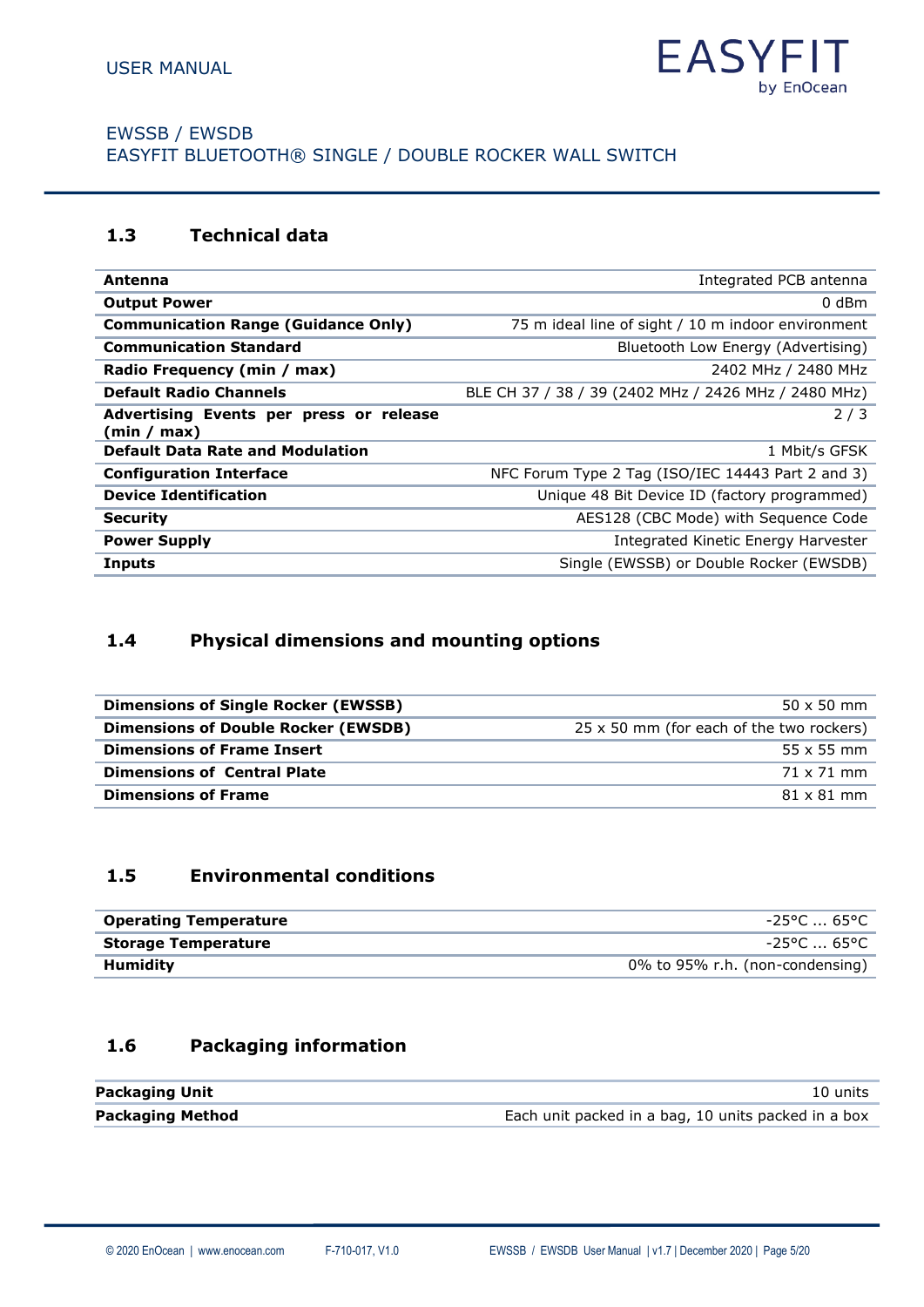

# <span id="page-5-0"></span>**2 FUNCTIONAL INFORMATION**

#### <span id="page-5-1"></span>**2.1 Product overview**

The different components of EWSSB are shown in [Figure 2](#page-5-2) below.



<span id="page-5-2"></span>**Figure 2 – Components of Easyfit Single Rocker Wall Switch EWSSB**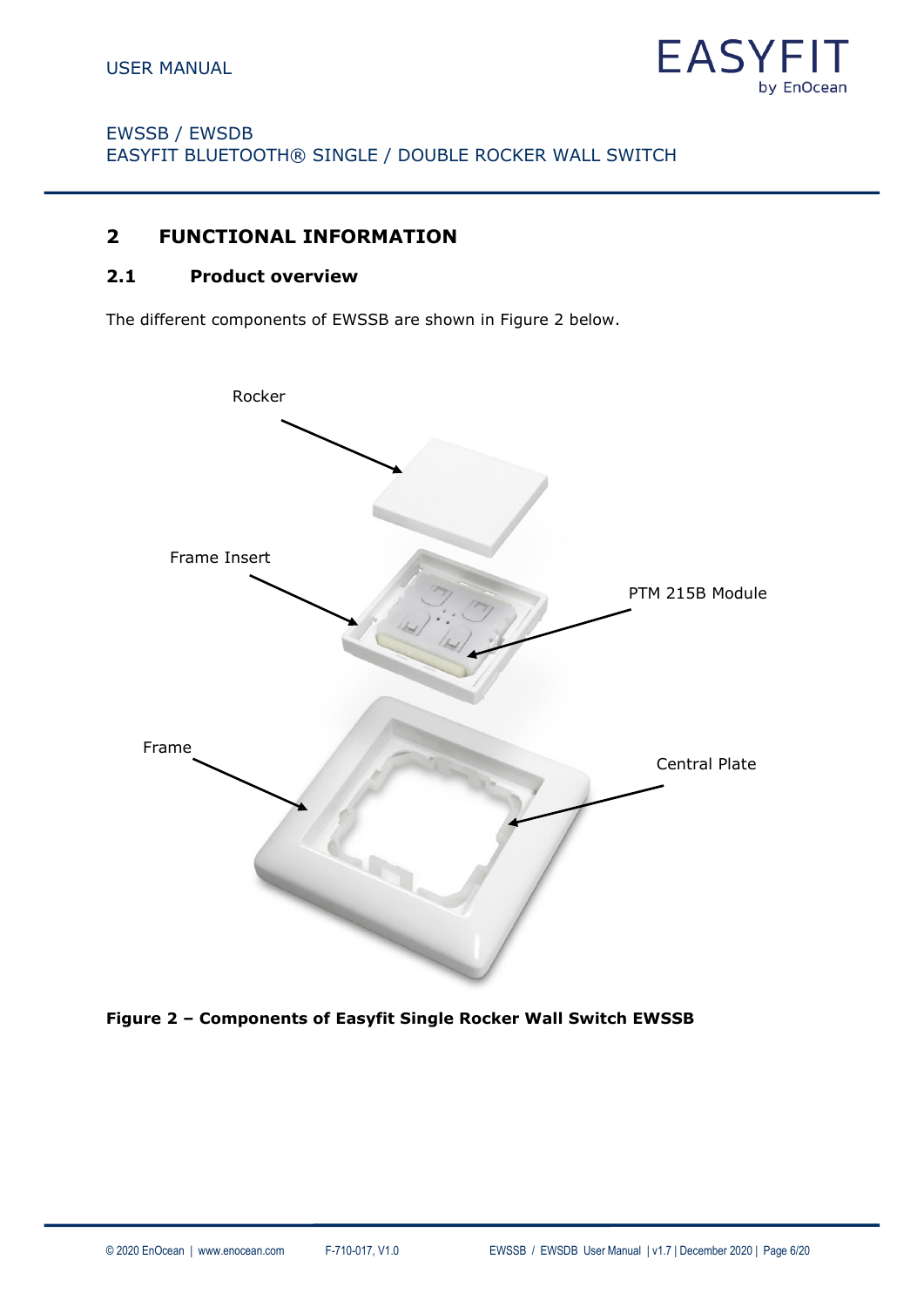

#### <span id="page-6-0"></span>**2.2 Compatible frames**

Single and double rocker wall switch are shipped with a Gira Standard55 frame. The switch frame can be replaced by frames of the design programs listed in [Table 1](#page-6-1) below.

|             | Manufacturer   Product Program |
|-------------|--------------------------------|
| BERKER      | S1, B1, B3, B7 Glas            |
| GIRA        | Standard55, E2, Event, Esprit  |
| <b>JUNG</b> | A500, Aplus                    |
| MERTEN      | M-Smart, M-Arc, M-Plan         |

<span id="page-6-1"></span>**Table 1 – EWSSB / EWSDB compatible switch frames**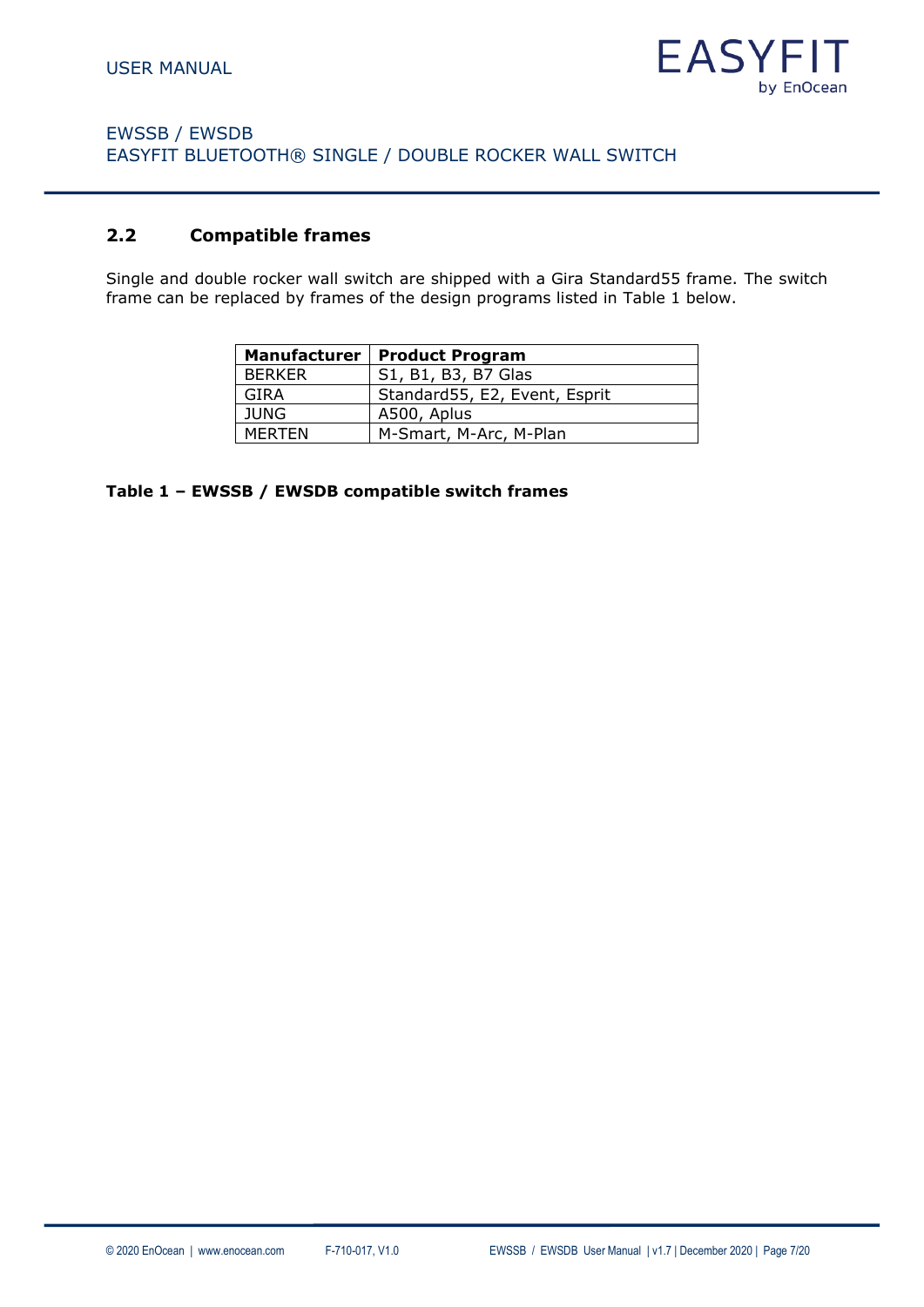

#### <span id="page-7-0"></span>**2.3 User interface**

EWSSB and EWSDB are implemented based on the EnOcean PTM 215B module which is shown in [Figure 3](#page-7-1) below.





#### <span id="page-7-1"></span>**Figure 3 – PTM 215B module (shown with and without rocker)**

The PTM 215B module provides four button contacts. These button contacts re grouped into two channels (Channel A and Channel B) with each channel containing two button contacts (State O and State I).

The button contacts of the PTM 215 module are either actuated by one (single) rocker (EWSSB) or two (double) rockers (EWSDB). For the case of the single rocker variant EWSSB, only channel B is actuated by the single rocker (actuating either B0 or BI). For the case of the double rocker variant EWSDB, each channel (A or B) is actuated by one of the two rockers so that one rocker actuates A0 or AI while the other actuates B0 or BI.

The state of all four button contacts (pressed or not pressed) is transmitted together with a unique device identification (48-bit source address) whenever a rocker is pushed or released.

[Figure 4](#page-7-2) below shows the arrangement of the four button contacts on the PTM 215B module and their designation.



#### <span id="page-7-2"></span>**Figure 4 – Button contact designation of the PTM 215B module**

Please refer to the PTM 215B user manual for detailed technical information about the PTM 215B module.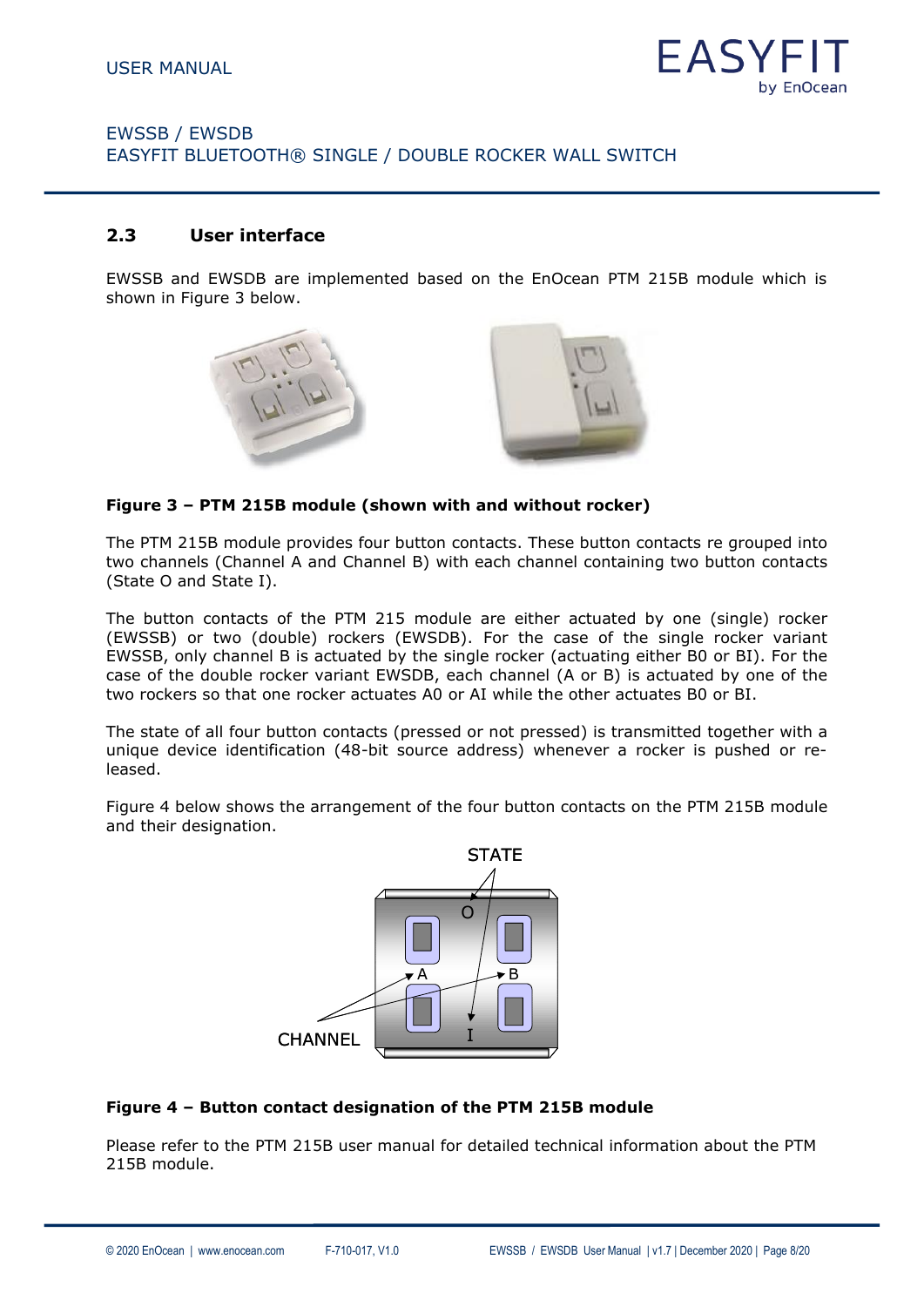

# <span id="page-8-0"></span>**3 PRODUCT LABEL**

Each EWSSB or EWSDB product contains a device label as shown in [Figure 5](#page-8-1) below. This example label identifies the following parameters in writing:

- Product name (EWSSB)
- Order number (E8221-A270)
- Product revision (DA-01)
- Manufacturing date (week 10, 2017)
- Static Source Address (E21501234567)
- Serial Number (07123456)

The device label also encodes certain parameters within an automatically readable QR code in the lower right corner as described in chapter [3.1.](#page-9-0)

[Figure 5](#page-8-1) below shows the device label and highlights (green rectangle) the location of the OR code.



#### <span id="page-8-1"></span>**Figure 5 – Location of the commissioning QR code**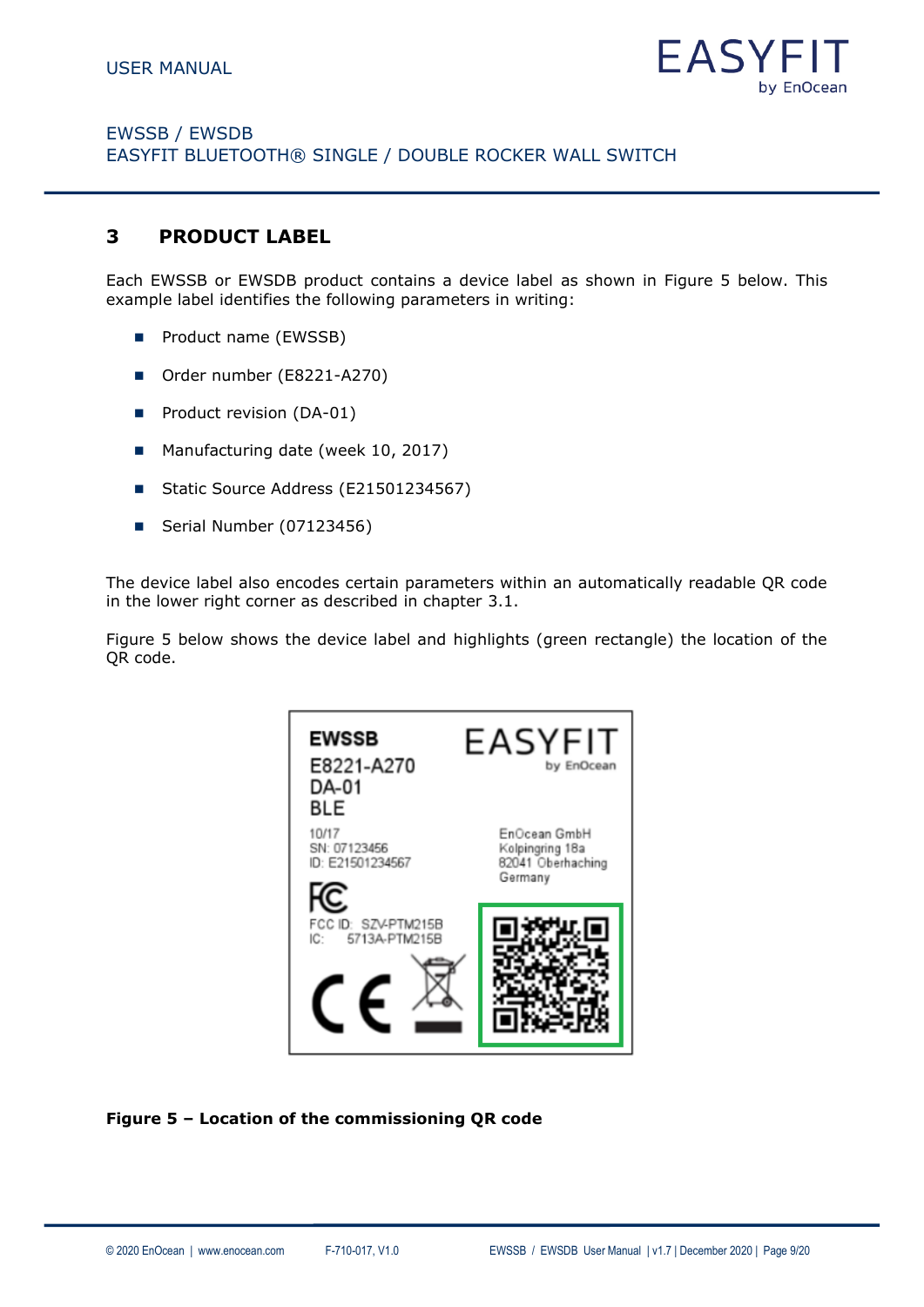

#### <span id="page-9-0"></span>**3.1 QR code format**

The QR code used on the EWSSB / EWSDB product label encodes the product parameters according to the ANSI/MH10.8.2-2013 standard with the structure shown in [Table 2](#page-9-2) below.

| Data<br><b>Identifier</b> | Data Length<br>(excluding identifier)    | <b>Data Content</b>                   |  |  |
|---------------------------|------------------------------------------|---------------------------------------|--|--|
| 30S                       | 12 characters                            | Source Address (hexadecimal)          |  |  |
| 7                         | 32 characters                            | Security Key (hexadecimal)            |  |  |
| 30P                       | Up to 10 characters                      | Ordering Code                         |  |  |
| 2P                        | 4 characters                             | Step Code and Revision                |  |  |
| S                         | 8 characters<br>(including leading zero) | Serial Number (always starts with 07) |  |  |

#### <span id="page-9-2"></span>**Table 2 – EWSxB product QR code structure**

#### <span id="page-9-1"></span>**3.2 QR code example**

[Figure 6](#page-9-3) below shows the QR code from an EWSSB product.



<span id="page-9-3"></span>**Figure 6 – Example QR code from an EWSSB product**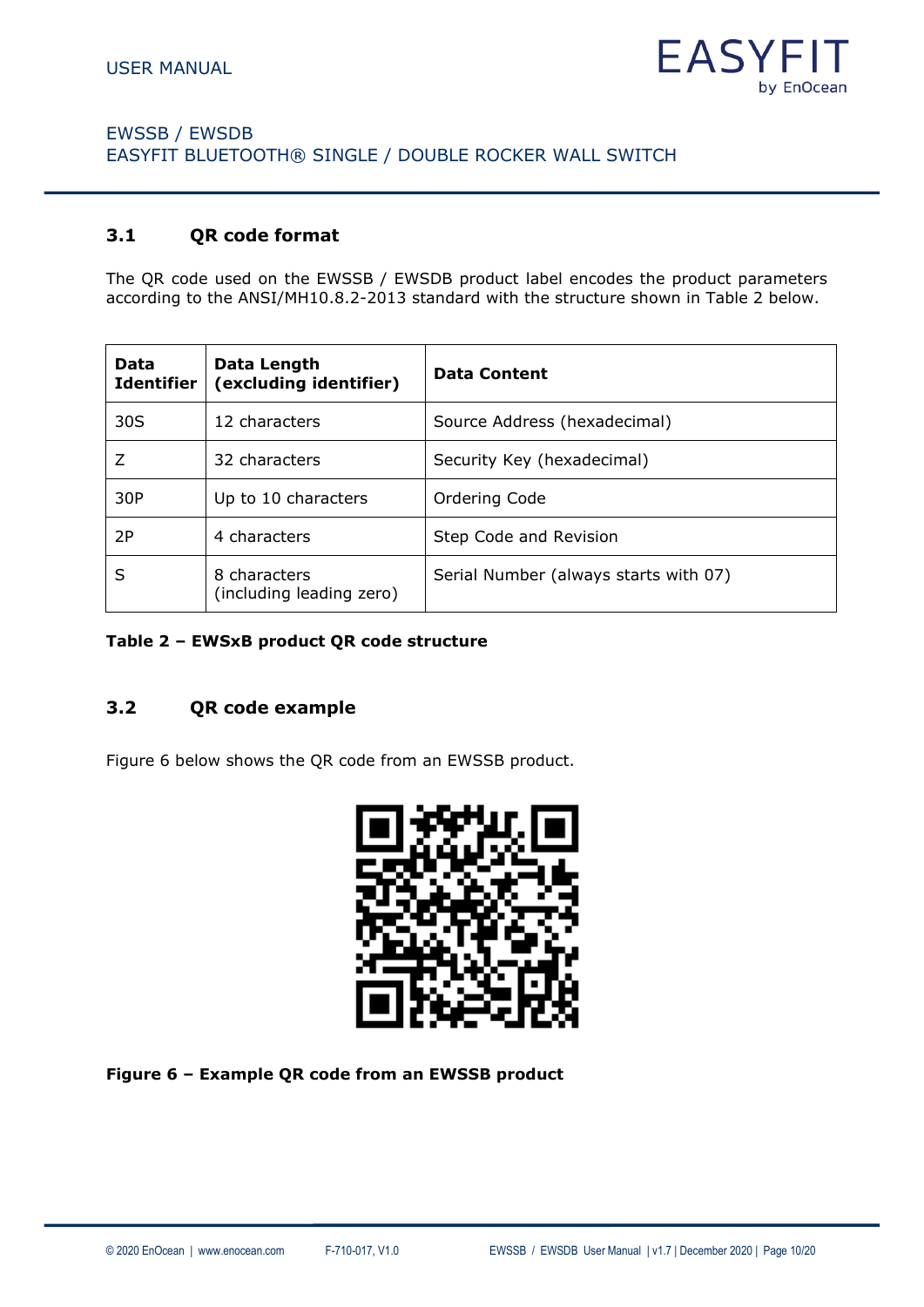

The content of this QR code is as follows:

30SE21501234567+Z0123456789ABCDEF0123456789ABCDEF+30PE8221-A270+2PDA01+S07123456

This content encodes the EWSSB product parameters listed in [Table 3](#page-10-0) below.

| Data<br><b>Identifier</b> | <b>Data Content</b>                 | Value in this example              |  |  |
|---------------------------|-------------------------------------|------------------------------------|--|--|
| 30S                       | Source Address (hexadecimal)        | 0xE21501234567                     |  |  |
| Ζ                         | Security Key (hexadecimal)          | 0x0123456789ABCDEF0123456789ABCDEF |  |  |
| 30P                       | Ordering Code (alphanumeric)        | E8221-A270                         |  |  |
| 2P                        | Step Code - Revision (alphanumeric) | DA-01                              |  |  |
| S                         | Serial Number (numeric)             | 07123456                           |  |  |

<span id="page-10-0"></span>**Table 3 – Example QR code content**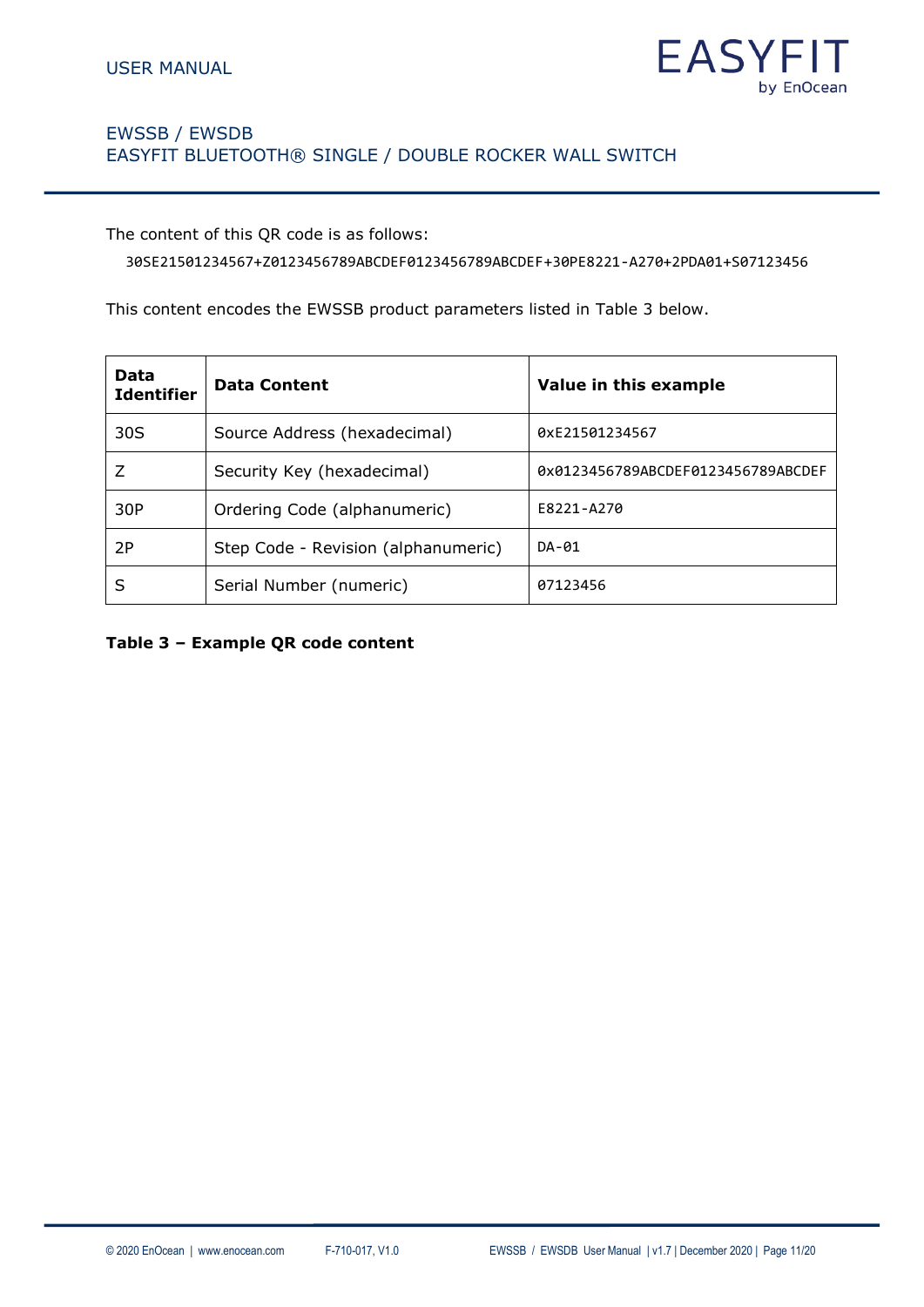

# <span id="page-11-0"></span>**4 APPLICATION INFORMATION**

#### <span id="page-11-1"></span>**4.1 Transmission range**

The main factors that influence the system transmission range are:

- Type and location of the antennas of receiver and transmitter
- Type of terrain and degree of obstruction of the link path
- Sources of interference affecting the receiver
- "Dead spots" caused by signal reflections from nearby conductive objects.

Since the expected transmission range strongly depends on this system conditions, range tests should always be performed to determine the reliably achievable range under the given conditions.

The following figures should be treated as a rough guide only:

- Line-of-sight connections Typically 10 m range in corridors, up to 30 m in halls
- Plasterboard walls / dry wood Typically 10 m range, through max. 2 walls
- Ferro concrete walls / ceilings Typically 5 m range, through max. 1 ceiling (depending on thickness)
- Fire-safety walls, elevator shafts, staircases and similar areas should be considered as shielded

The angle at which the transmitted signal hits the wall is very important. The effective wall thickness – and with it the signal attenuation – varies according to this angle. Signals should be transmitted as directly as possible through the wall. Wall niches should be avoided.

Other factors restricting transmission range include:

- Switch mounting on metal surfaces (up to 30% loss of transmission range)
- Hollow lightweight walls filled with insulating wool on metal foil
- False ceilings with panels of metal or carbon fibre
- Lead glass or glass with metal coating, steel furniture

The distance between the receiver and other transmitting devices such as computers, audio and video equipment that also emit high-frequency signals should be at least 0.5 m.

#### <span id="page-11-2"></span>**4.2 External magnets**

EWSxB is powered by an electromagnetic harvester. Using magnets (e.g. for mounting) in close proximity to EWSxB therefore has to be avoided.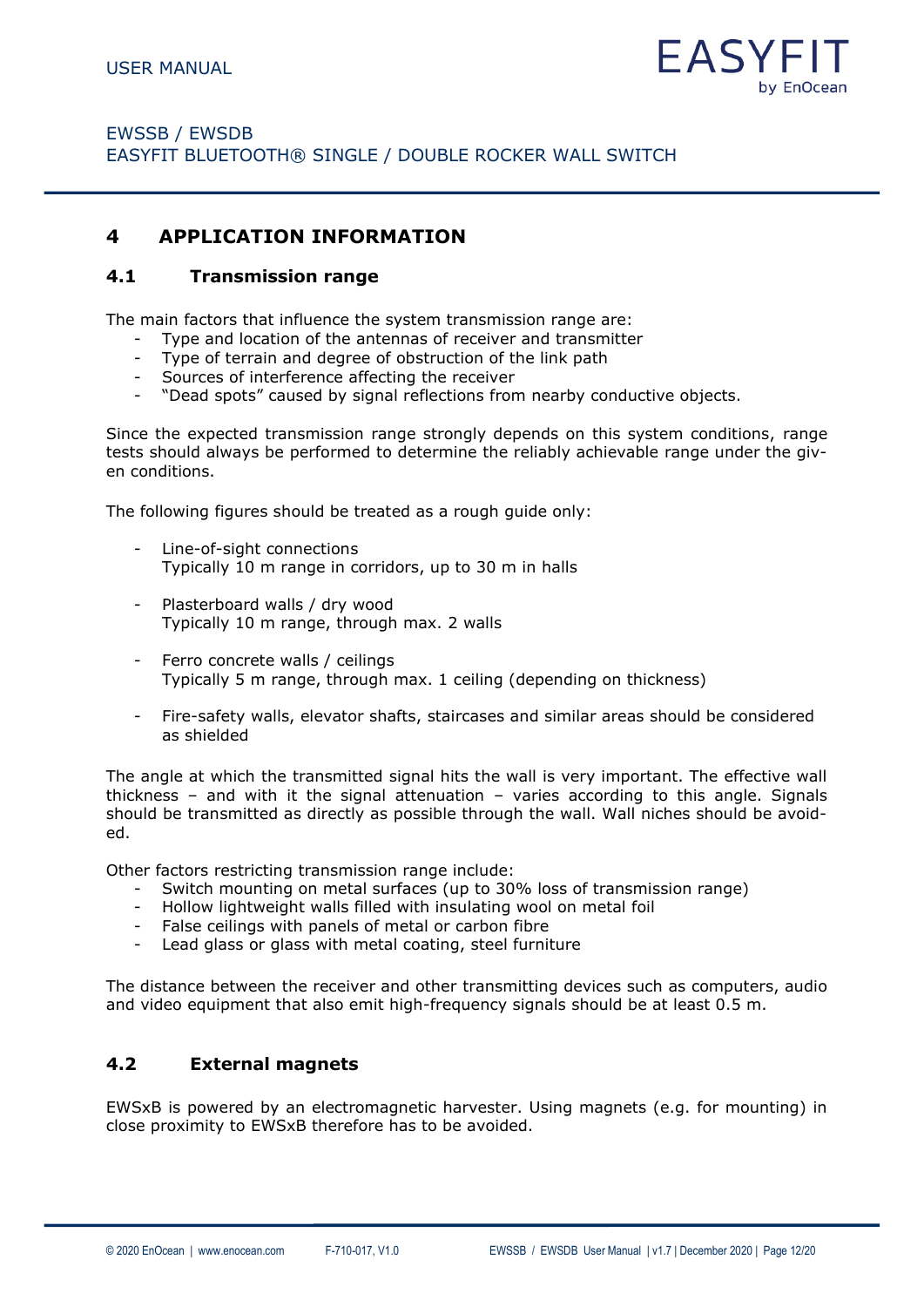

# <span id="page-12-0"></span>**5 REGULATORY INFORMATION**

The PTM 215B module within EWSSB and EWSDB has been certified according to FCC, IC and CE regulations. Changes or modifications not expressly approved by EnOcean could void the user's authority to operate the equipment.

#### <span id="page-12-1"></span>**5.1 CE / RE-D for Europe Union**

The Radio Equipment Directive (2014/53/EU, typically referred to as RED) has replaced the old R&TTE directive from 1999 as regulatory framework for radio products in the European Union. All products sold to final customers after 12th of June, 2017 have to be compliant to RED.

At the time of writing, the text of the RED legislation was available from this link: <http://eur-lex.europa.eu/eli/dir/2014/53/oj>

It is the responsibility of the OEM manufacturer to demonstrate compliance to all applicable EU directives and standards. The attestation of conformity for PTM 215B serves as input to the declaration of conformity for the full product.

At the time of writing, guidance on the implementation of EU product rules – the so called "Blue Guide" – was available from this link: <http://ec.europa.eu/DocsRoom/documents/18027/>

Specifically within the new RED framework, all OEM manufacturers have for instance to fulfill the following additional requirements:

- Provide product branding (on the product) clearly identifying company name or brand and product name as well as type, charge or serial number for market surveillance
- Include (with the product) documentation containing full postal address of the manufacturer as well as radio frequency band and max. transmitting power
- Include (with the product) user manual, safety information and a declaration of conformity for the final product in local language
- Provide product development and test documentation upon request

Please contact an accredited test house for detailed guidance.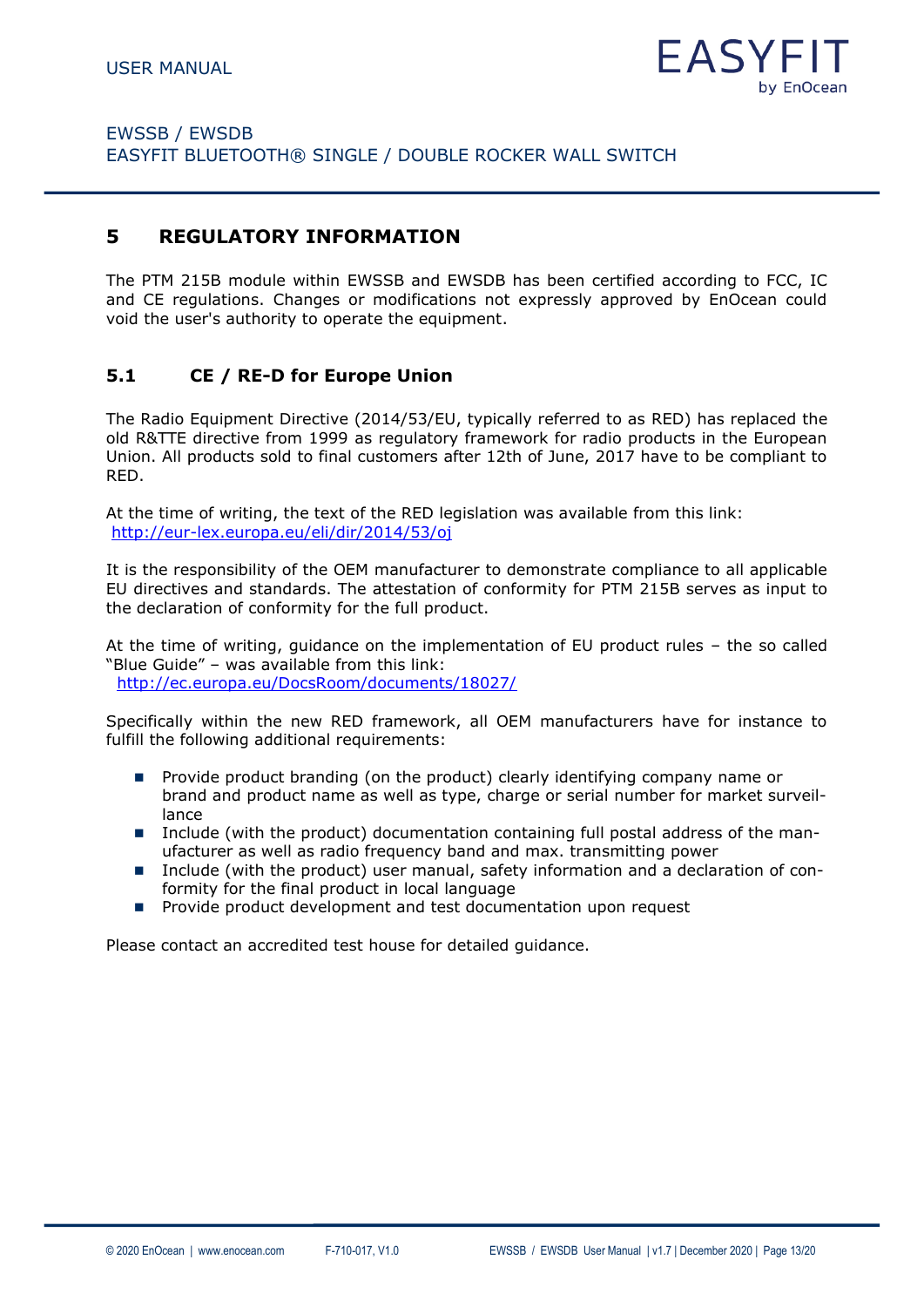

**TCB** 

# EWSSB / EWSDB EASYFIT BLUETOOTH® SINGLE / DOUBLE ROCKER WALL SWITCH

#### <span id="page-13-0"></span>**5.2 FCC (United States) Certificate**

# **TCB**

**GRANT OF EQUIPMENT AUTHORIZATION** 

Certification **Issued Under the Authority of the Federal Communications Commission** By:

> **EMCCert Dr. Rasek GmbH** Stoernhofer Berg 15 91364 Unterleinleiter, Germany

Date of Grant: 09/26/2016

Application Dated: 09/26/2016

**EnOcean GmbH** Kolpingring 18a Oberhaching, 82041 Germany

Attention: Armin Anders, Director Product Marketing

#### **NOT TRANSFERABLE**

EQUIPMENT AUTHORIZATION is hereby issued to the named GRANTEE, and is VALID ONLY for the equipment identified hereon for use under the Commission's Rules and Regulations listed below.

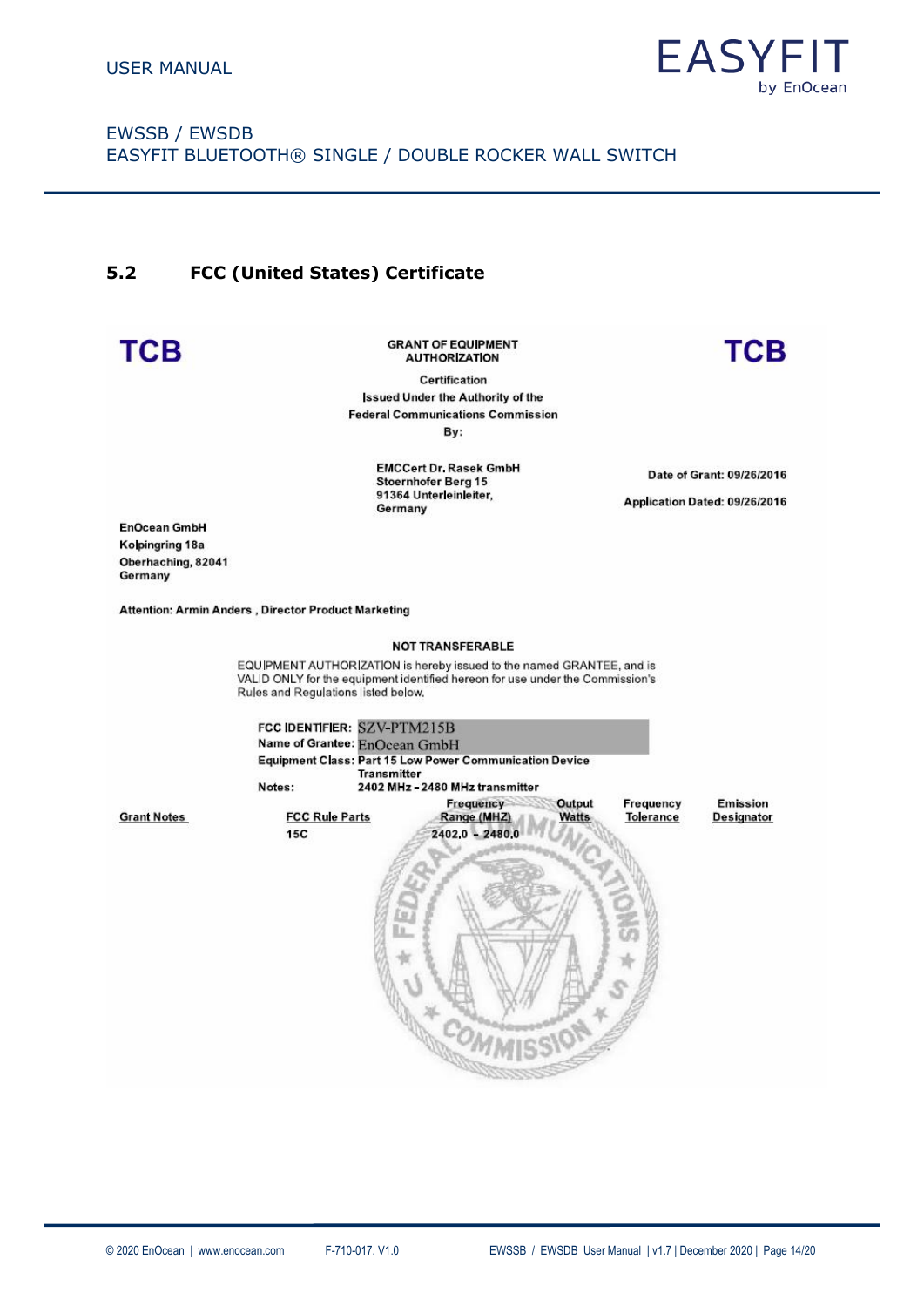

#### <span id="page-14-0"></span>**5.2.1 FCC (United States) Regulatory Statement**

This device complies with part 15 of the FCC Rules. Operation is subject to the following two conditions:

(1) this device may not cause harmful interference, and

(2) this device must accept any interference received, including interference that may cause undesired operation.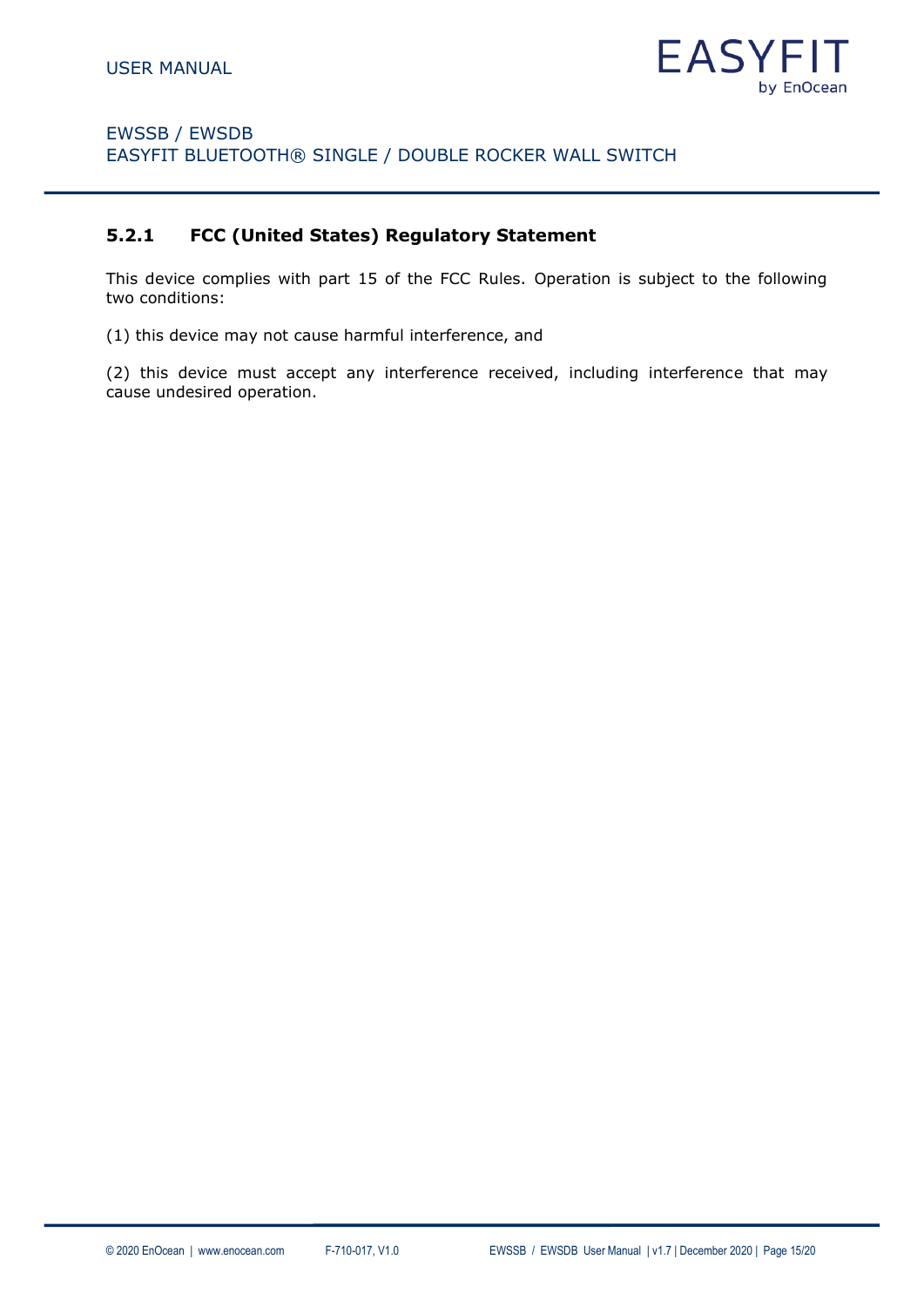

<span id="page-15-0"></span>**5.3 IC (Industry Canada) Certificate**

| /EMCC                                                                                    |                                                                    |                                                 |                                          |                            |             |                                                                       | FCB under the Canada-EC MR/<br>TCB under the USA-EC MR/<br>RFCAB under the Japan-EC MR/<br>Notified Body R&TTE Directive 99/5/EC<br>Notified Body RED Directive 2014/53/EL<br>Notified Body EMC Directive 2014/30/EL<br>CA001711G<br>No. |
|------------------------------------------------------------------------------------------|--------------------------------------------------------------------|-------------------------------------------------|------------------------------------------|----------------------------|-------------|-----------------------------------------------------------------------|------------------------------------------------------------------------------------------------------------------------------------------------------------------------------------------------------------------------------------------|
|                                                                                          | <b>TECHNICAL ACCEPTANCE</b><br><b>CERTIFICATE</b><br><b>CANADA</b> |                                                 |                                          |                            |             | <b>CERTIFICAT D'ACCEPTABLITÉ</b><br><b>TECHNIOUE</b><br><b>CANADA</b> |                                                                                                                                                                                                                                          |
| <b>CERTIFICATION No.</b><br>No. DE CERTIFICATION<br><b>ISSUED TO</b><br><b>DELIVRE A</b> | > 5713A-PTM215B<br>EnOcean GmbH                                    |                                                 |                                          |                            |             |                                                                       |                                                                                                                                                                                                                                          |
| <b>Street Address</b>                                                                    | Kolpingring 18 a                                                   |                                                 |                                          |                            | City        | Oberhaching                                                           |                                                                                                                                                                                                                                          |
| Numéro et rue<br><b>Province or State</b>                                                |                                                                    |                                                 |                                          | Postal Code                | Ville       | 82041                                                                 |                                                                                                                                                                                                                                          |
| Province ou Etat                                                                         | Germany                                                            |                                                 |                                          | Code postal                |             |                                                                       |                                                                                                                                                                                                                                          |
| <b>TYPE OF EQUIPMENT</b><br><b>GENRE DE MATERIEL</b>                                     |                                                                    | Low Power Device (2400-2483.5 MHz)              |                                          |                            |             | <b>PMN P-PTM 215B</b>                                                 |                                                                                                                                                                                                                                          |
| <b>ANTENNA</b><br><b>ANTENNE</b>                                                         | $\blacktriangleright$ Integrated<br>Incorporé                      | <b>ANTENNA GAIN</b><br><b>GAIN D'ANTENNE</b>    | ь                                        |                            | <b>FVIN</b> | <b>HVIN P PTM 215B</b>                                                |                                                                                                                                                                                                                                          |
| <b>FREQUENCY RANGE</b><br><b>BANDE DE FRÉQUENCES</b>                                     |                                                                    | <b>EMISSION TYPE</b><br><b>GENRE D'ÉMISSION</b> | <b>RF POWER</b><br><b>PUISSANCE H.F.</b> |                            |             |                                                                       | <b>SPECIFICATION / ISSUE / DATE</b><br>SPÉCIFICATION / ÉDITION / DATE                                                                                                                                                                    |
| 2402 - 2480 MHz                                                                          |                                                                    | 947KG1D                                         | 96.6 dBµV/m                              |                            |             |                                                                       | RSS-210 / 9 / August 2016                                                                                                                                                                                                                |
| <b>TEST LABORATORY</b><br><b>LABORATOIRE D'ESSAY</b>                                     |                                                                    | EMCCons DR, RASEK GmbH & Co. KG                 |                                          | CN                         | 3464C       |                                                                       | OATS 3464C-1                                                                                                                                                                                                                             |
| <b>Street Address</b><br>Numéro et rue                                                   | Stoernhofer Berg 15                                                |                                                 |                                          | City<br>Ville              |             | Unterleinleiter                                                       |                                                                                                                                                                                                                                          |
| Province or State<br>Province ou Etat                                                    | Germany                                                            |                                                 |                                          | Postal Code<br>Code Postal | 91364       |                                                                       |                                                                                                                                                                                                                                          |
| Name<br><b>Nom</b>                                                                       | <b>Ludwig Kraft</b>                                                |                                                 |                                          | Tel                        |             | +49 9194 7263-301                                                     |                                                                                                                                                                                                                                          |
| E-mail                                                                                   | Lkraft@emcc.de                                                     |                                                 |                                          | Fax                        |             | +49 9194 7263-309                                                     |                                                                                                                                                                                                                                          |

Certification of equipment means only that the equipment has met the requirements of the above-noted specification. Licence applications, where applicable to use certified equipment, are acted on accordingly by the ISED issuing office and will depend on the existing radio environment, service and location of operation. This certificate is issued on condition that the holder complies and will continue to comply with the requirements and procedures issued by ISED. The equipment for which this certificate is issued shall not be<br>manufactured, imported, distributed, leased, offered for sale or sold unless the equipment complies with the applicable technical specifications and procedures issued by ISED.

I hereby attest that the subject equipment was tested and found in compliance with the above-noted specification.

La certification du matériel signifie seulement que le matériel a satisfait aux exigences de la norme indiquée ci-dessus. Les demandes de licences nécessaires pour l'utilisation du matériel certifié sont traitées en conséquence par le bureau de délivrance d'ISDE et dépendent des conditions radio ambiantes, du service et de l'emplacement d'exploitation. Le présent certificat est délivré à la condition que le titulaire satisfasse et continue de satisfaire aux exigences et aux procédures d'ISDE. Le matériel à l'égard duquel le présent certificat est délivré ne doit pas être fabriqué, importé, distribué, loué, mis en vente ou vendu à moins d'être conforme aux procédures et aux spécifications techniques applicables publiées par ISDE.

j'atteste par la présente que le matériel a fait l'objet d'essai et jugé conforme à laspécification ci-dessus.

ertification Officer

26 September 2016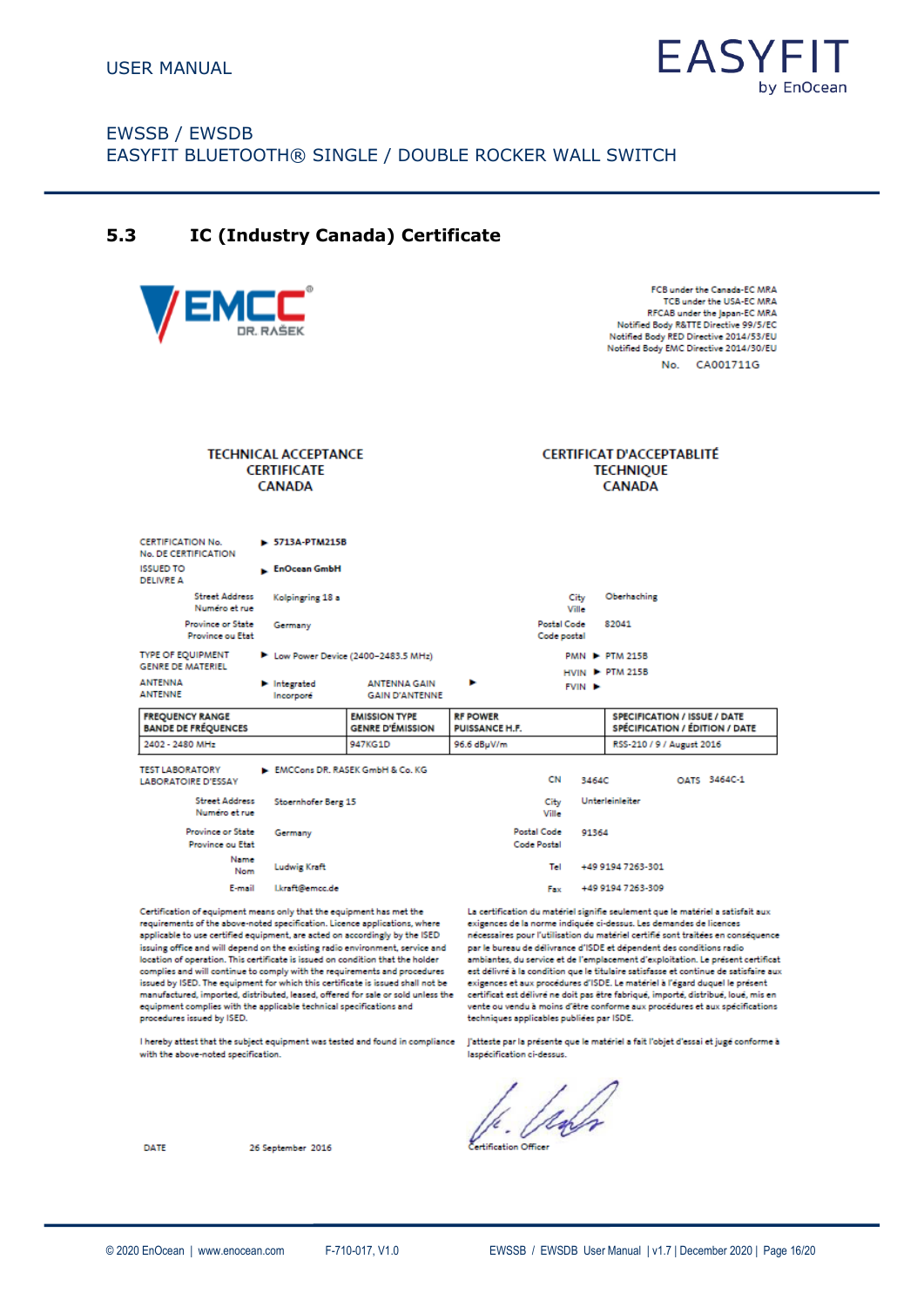

#### <span id="page-16-0"></span>**5.3.1 IC (Industry Canada) Regulatory Statement**

This device complies with Industry Canada licence-exempt RSS standard(s). Operation is subject to the following two conditions:

(1) this device may not cause interference, and

(2) this device must accept any interference, including interference that may cause undesired operation of the device.

Le présent appareil est conforme aux CNR d'Industrie Canada applicables aux appareils radio exempts de licence.

L'exploitation est autorisée aux deux conditions suivantes :

(1) l'appareil ne doit pas produire de brouillage, et

(2) l'utilisateur de l'appareil doit accepter tout brouillage radioélectrique subi, même si le brouillage est susceptible d'en compromettre le fonctionnement."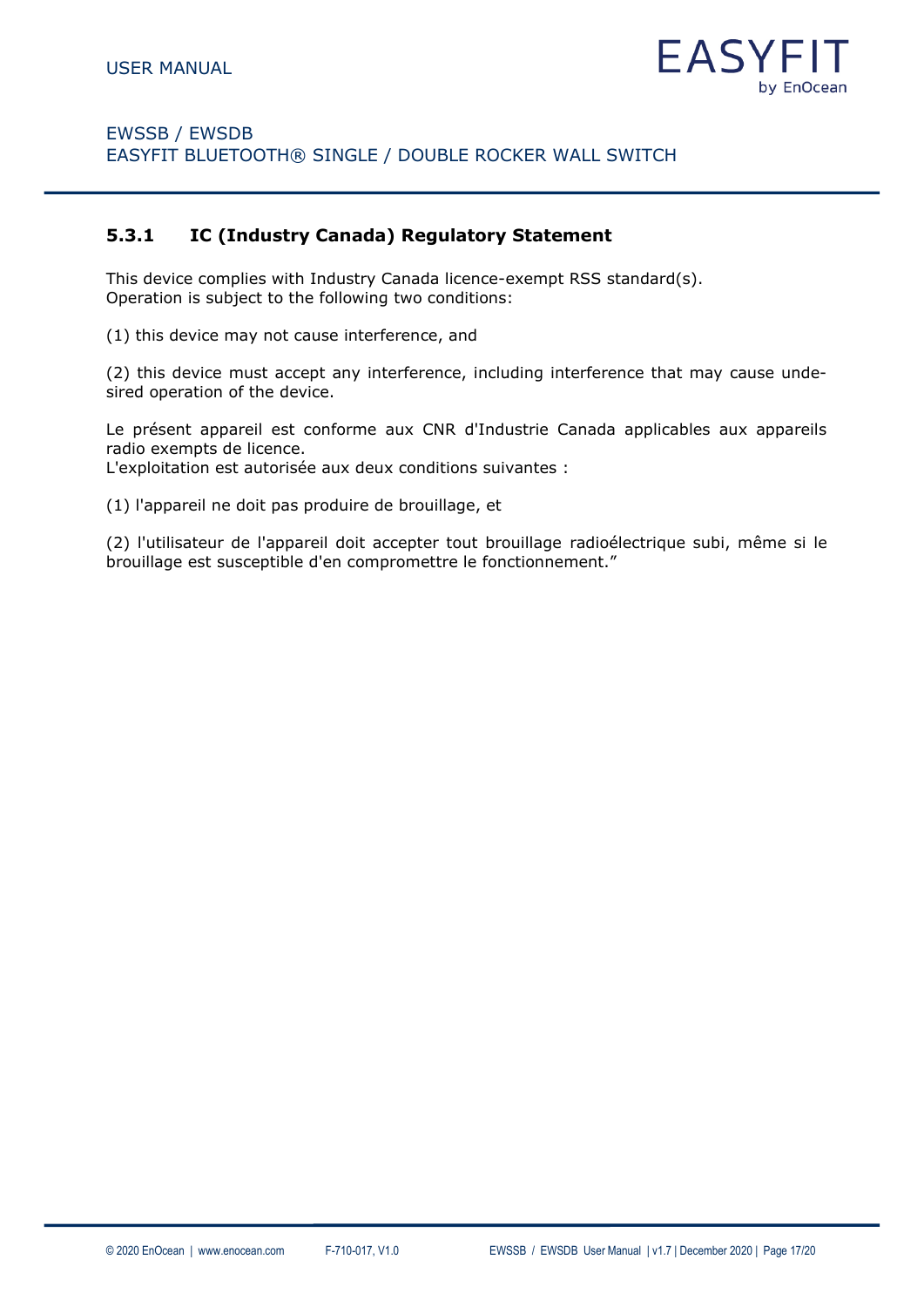

# <span id="page-17-0"></span>**5.4 ACMA (Australia) Declaration of Conformity**

#### Supplier's Declaration of Conformity



As required by the following Notices:

- > Radiocommunications (Compliance Labelling Devices) Notice 2014 made under section 182 of the Radiocommunications Act 1992;
- > Radiocommunications Labelling (Electromagnetic Compatibility) Notice 2008 made under section 182 of the Radiocommunications Act 1992
- Radiocommunications (Compliance Labelling Electromagnetic Radiation) Notice 2014 made under section 182 of the  $\mathbf{S}$ Radiocommunications Act 1992 and
- > Telecommunications (Labelling Notice for Customer Equipment and Customer Cabling) Instrument 2015 made under section 407 of the Telecommunications Act 1997.

**Instructions for completi** 

> Do not return this form to the ACMA. This completed form must be retained by the supplier as part of the documentation required<br>for the compliance records and must be made available for inspection by the ACMA when reques

**ACN/ARBN** 

ABN 75 082 447 194

 $\circledcirc$  rcm

| Supplier's details (manufacturer, importer or authorised agent) |  |
|-----------------------------------------------------------------|--|
|-----------------------------------------------------------------|--|

Company Name (OR INDIVIDUAL)

**Compliance Folder Management Pty Ltd** 

On behalf of: EnOcean GmbH

Street Address (AUSTRALIAN)

Unit 1, 570 City Road

South Melbourne

Victoria, 3205

I

#### **Product details and date of manufacture**

Product description - brand name, type, current model, lot, batch or serial number (if available), software/firmware version (if applicable)

| Brand:                                                           | <b>Dolphin</b>                               |
|------------------------------------------------------------------|----------------------------------------------|
| Model:                                                           | <b>PTM 215B</b>                              |
| Description:                                                     | Bluetooth (LE) Pushbutton Transmitter Module |
| <b>Manufacturer:</b>                                             | <b>EnOcean GmbH</b>                          |
|                                                                  | Kolpingring 18a, 82041 Oberhaching, Germany  |
| Date of manufacture or importation of the original/modified item |                                              |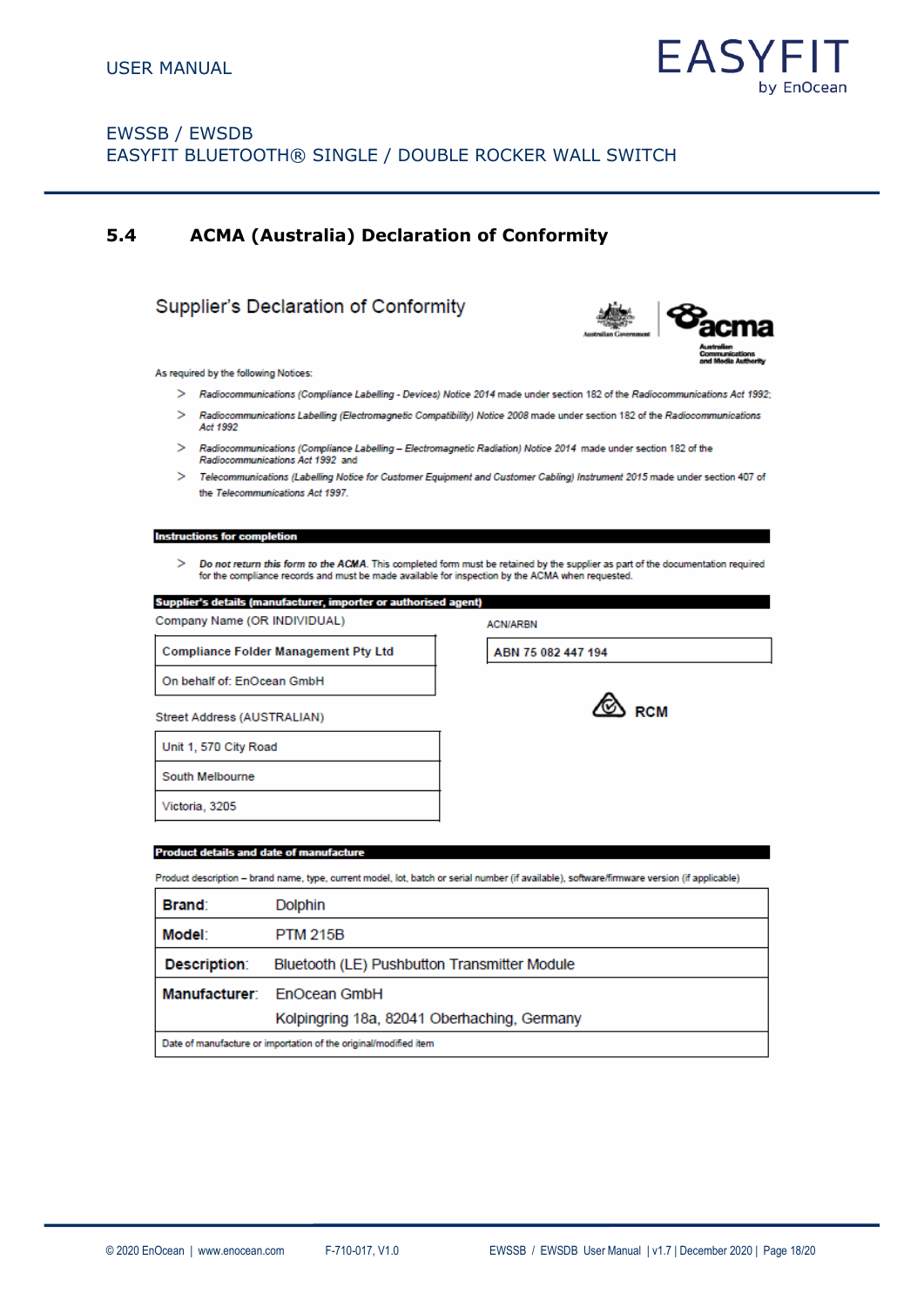

#### Compliance - applicable standards and other supporting doc

Evidence of compliance with applicable standards may be demonstrated by test reports, endorsed/accredited test reports,

Having had regard to these documents, I am satisfied the above mentioned product complies with the requirements of the relevant ACMA<br>Standards made under the Radiocommunications Act 1992 and the Telecommunications Act 1997

List the details of the documents the above statement was made, including the standard title, number and, if applicable, number of the test<br>report/endorsed test report or certification/competent body statement

| Radiocommunications (Short Range Devices) Standard 2014 (Amnt 1 : 2015)<br>Radiocommunications (Low Interference Potential Devices) Class Licence 2015 |
|--------------------------------------------------------------------------------------------------------------------------------------------------------|
| AS/NZS 4268: 2017                                                                                                                                      |
| WLAN 2.4GHz:                                                                                                                                           |
| EN 300 328 V1.9.1                                                                                                                                      |
| Bluetooth (LE) - Report No.: 16/06-0033, Dated: 18 August 2016, PKM electronic GmbH                                                                    |
| <b>Radiocommunications (Electromagnetic Compatibility) Standard 2008</b>                                                                               |
| EN 55022: 2010                                                                                                                                         |
| Report No.: 16/06-0033 Dated: 16 August 2016, PKM electronic GmbH                                                                                      |
| <b>Radiocommunications (Electromagnetic Radiation - Human Exposure) Standard 2014</b>                                                                  |
| Maximum Exposure Levels to Radio Frequency Fields - 3 kHz to 300 GHz (2002) RPS 3, ARPANSA                                                             |
| Exemption- Fixed Station Exemption, ARPANSA Schedule 5, General Public Exposure, <20mW Mean Power.                                                     |

OEM products that this module may be installed may also be required to show compliance with Radiocommunications (Short Range Devices) Standard 2014 (Amnt 1 : 2015), Radiocommunications (Electromagnetic Compatibility) Standard 2008, the Radiocommunications (Electromagnetic Radiation - Human Exposure) Standard 2014 and the requirements of the Telecommunications Labelling Notice.

#### **Declaration**

- I hereby declare that:
	- 1. I am authorised to make this declaration on behalf of the Company mentioned above,
	- $\overline{2}$ the contents of this form are true and correct, and
	- 3. the product mentioned above complies with the applicable above mentioned standards and all products supplied under this declaration will be identical to the product identified above

Note: Under section 137.1 of the Criminal Code Act 1995, it is an offence to knowingly provide false or misleading information to a Commonwealth entity. Penalty: 12 months Imprisonment

**General Manager** Position in Organisation 28<sup>th</sup> November 2017

Signature of Supplier or Agen

**Robert Norris** 

**Print Name** 

The Privacy Act 1988 (Cth) (the Privacy Act) imposes obligations on the ACMA in relation to the collection, security, quality, access, use and disclosure of personal information. These obligations are detailed in the Australian Privacy Principles.

Date

The ACMA may only collect personal information if it is reasonably necessary for, or directly related to, one or more of the ACMA's functions or activities.

The purpose of collecting the personal information in this form is to ensure the supplier is identified in the 'Declaration of conformity'. If this<br>Declaration of Conformity is not completed and the requested information i

Further information on the Privacy Act and the ACMA's Privacy Policy is available at <u>www.acma.gov.au/privacypolicy</u>. The Privacy Pol<br>contains details about how you may access personal information about you that is held by **olicy. The Privacy Policy** 

Should you have any questions in this regard, please contact the ACMA's privacy contact officer on telephone on 1800 226 667 or by email at privacy@acma.gov.au